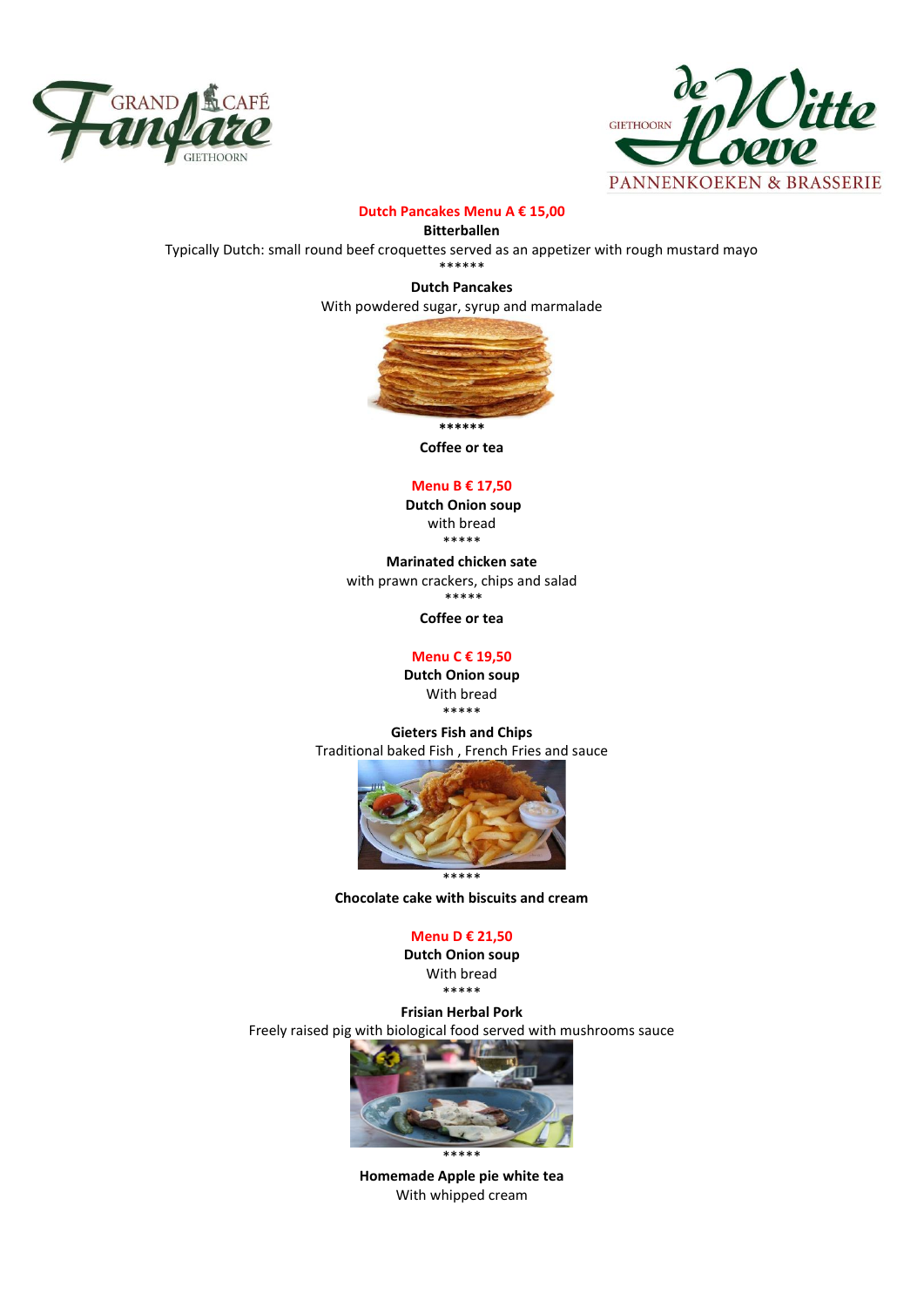



## **Menu F**

# **Sharing menu € 29,50**

**Tom kha kai** Thai chickensoup- coconutmilk- lemongrass **\*\*\*\***

# **Sharing main dish**

noodles with baked Spicy king prawns, house Steak, Roast pork, vegetables and potato Parmesan cheese



**\*\*\*\***

# **Dessert tasting**

the chef creates a plate with different available desserts



#### **Menu E € 29,50**

Dutch 3 oysters,with pepper and lemon



**half lobster** with pasta, king prawns and Redfish